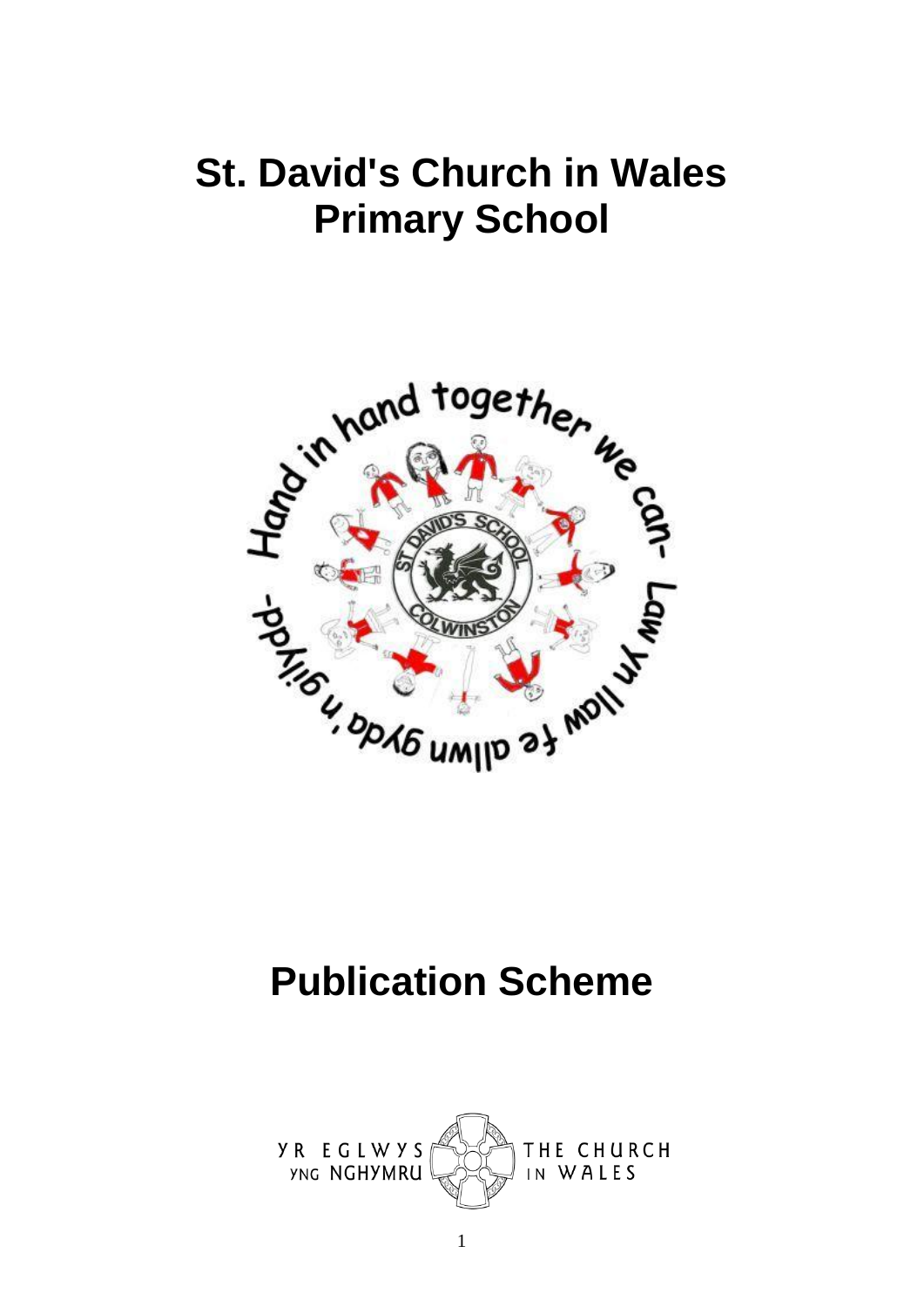## *Our full title and address for sending requests for any documents* is: *St. David's C/W Primary School, Colwinston, Vale of Glamorgan, CF71 7NL*

*The person responsible for maintenance of this scheme is: Mrs C Hoffrock*

# **1. Introduction: What a publication scheme is and why it has been developed**

One of the aims of the Freedom of Information Act 2000 (which is referred to as FoIA in the rest of this document) is that public authorities, including all maintained schools, should be clear and proactive about the information they will make public.

To do this we must produce a publication scheme, setting out:

- *The classes of information which we publish or intend to publish;*
- *The manner in which the information will be published; and*
- *Whether the information is available free of charge or on payment.*

The scheme covers information already published and information which is to be published in the future. All information in our publication scheme is available in paper form.

Some information which we hold may not be made public, for example personal information.

This publication scheme conforms to the model scheme for schools approved by the Information Commissioner.

# **2. Categories of information published**

The publication scheme guides you to information which we currently publish (or have recently published) or which we will publish in the future - this is split into categories of information known as 'classes'. These are contained in section 5 of this scheme.

The classes of information that we undertake to make available are organised into four broad topic areas:

- 1. *School Prospectus* **-** information published in the school prospectus.
- 2. *Governors' Documents* **-** information published in the Governors' Annual Report and in other governing body documents.
- 3. *Pupils & Curriculum* **-** information about policies that relate to pupils and the school curriculum.
- 4. *School Policies* information about policies that relate to the school in general.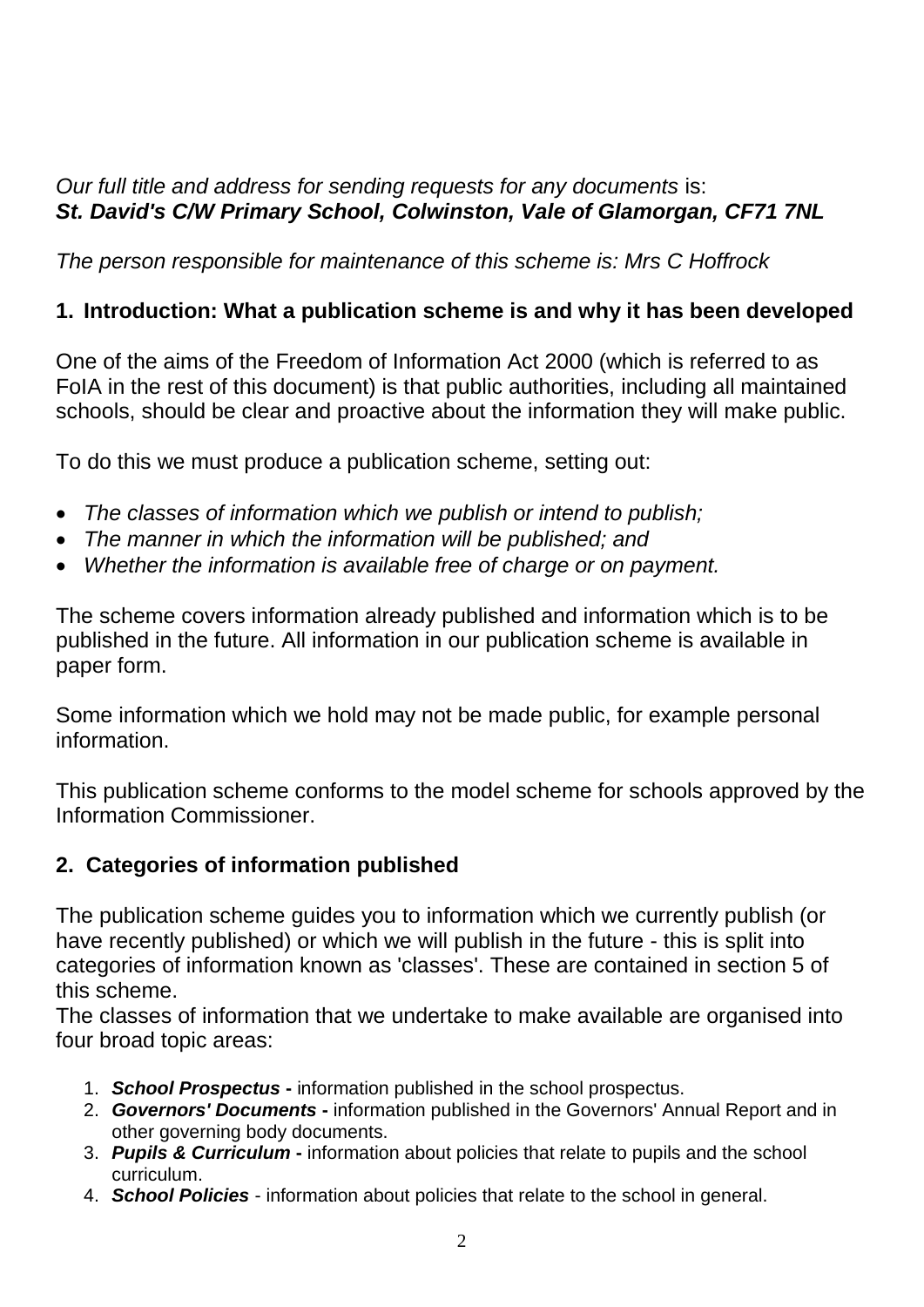### **3**. **How to request information**

You can request a copy of the information you want from the contact detailed below.

If the information you're looking for isn't available via the scheme you can still ask if we have it. You can contact the school by telephone, fax, email or letter.

Email: **StDavidsPS@valeglamorgan.gov.uk** Tel: **01656 656447** Fax: **As Above** Contact Address: **St.David's C/W Primary School, Colwinston, Vale of Glamorgan, CF71 7NL.**

To help us process your request quickly, please clearly mark any correspondence **"PUBLICATIONS SCHEME REQUEST**" (in **bold CAPITALS**).

### **4**. **Paying for information**

Single copies of information covered by this publication scheme are provided free unless stated otherwise. If your request means that we have to do a lot of photocopying or printing, or pay a large postage charge, or is for a priced item such as some printed publications or videos, we will let you know the cost before fulfilling your request. Where there is a charge for a particular item this is indicated in the boxes in Section 5 by a £ sign following the description of the item.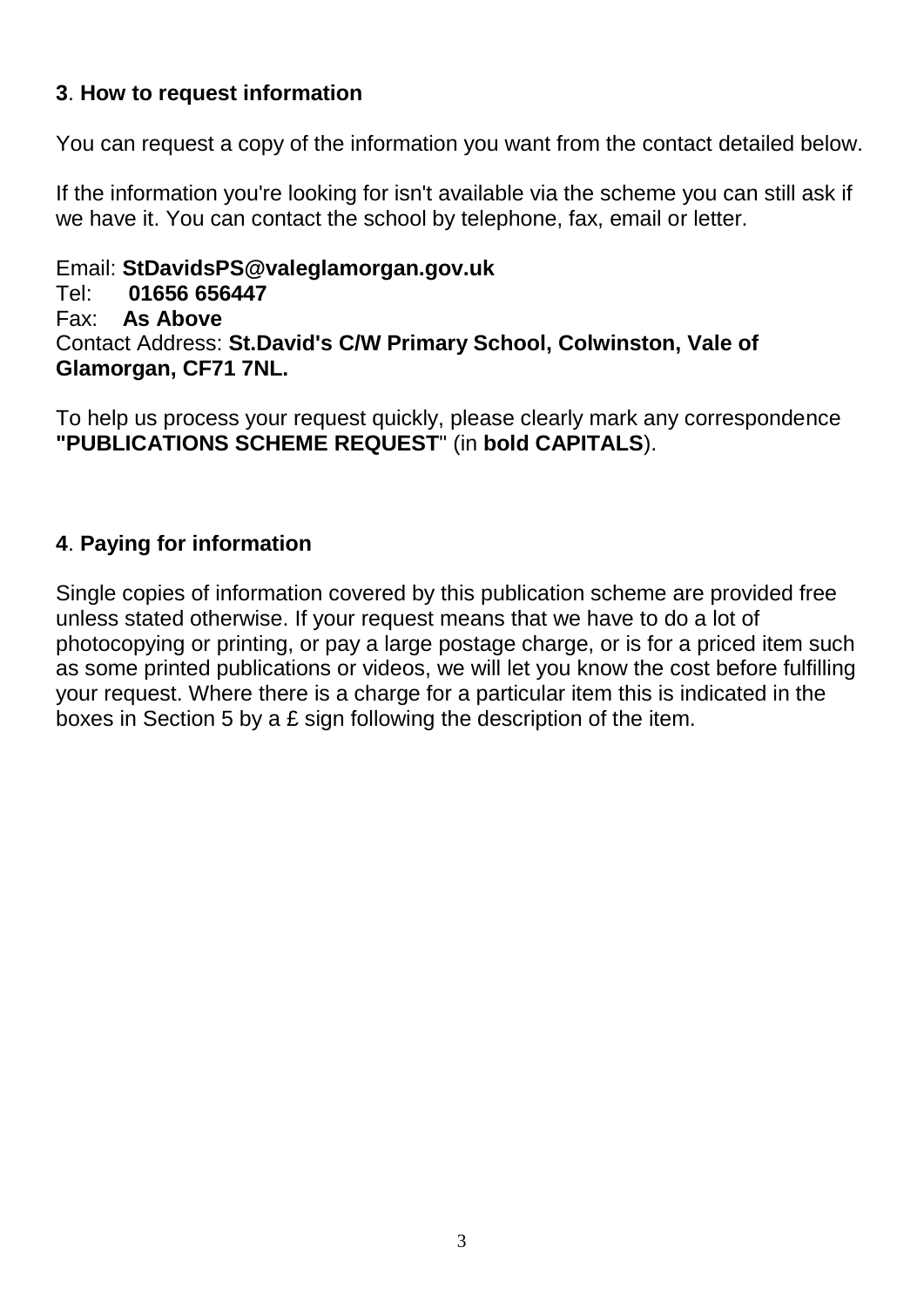# **5. Classes of Information Currently Published**

**School Prospectus** - this section sets out information published in the school prospectus.

| <b>Class</b> | <b>Description</b>                                                                                                                                                                                                                                                                                                            |
|--------------|-------------------------------------------------------------------------------------------------------------------------------------------------------------------------------------------------------------------------------------------------------------------------------------------------------------------------------|
| School       | 1. Name, address and telephone number of the school                                                                                                                                                                                                                                                                           |
|              | <b>Prospectus</b> 2. Name of the head teacher                                                                                                                                                                                                                                                                                 |
|              | 3. Name of the current chair of governors                                                                                                                                                                                                                                                                                     |
|              | 4. The classification of the school as<br>• Community, foundation, voluntary controlled, voluntary aided, community special or<br>foundation special school<br>• Primary, middle or special school;<br>• Comprehensive, grammar or partially selective;<br>• Co-educational or single-sex school;<br>• Day, boarding or both. |
|              | 5. The language of the school as shown in their PLASC category.<br>(See guidance Defining schools according to Welsh medium provision available at<br>http://wales.gov.uk/topics/educationandskills/publications/guidance/definingschools?I<br>ang=en)                                                                        |
|              | 6. Any affiliation of the school with a particular religion or religious denomination.                                                                                                                                                                                                                                        |
|              | 7. Details of the admissions policy for pupils of different ages, including those above<br>or below compulsory school age (not applicable for special schools) and special<br>arrangements for the admission of, and to enable access for, disabled pupils.                                                                   |
|              | 8. Secondary schools (but not special schools) should also include details of the<br>number of places for each relevant age group which were available at the start of the<br>preceding year, the number of written applications or preferences, the number of<br>appeals made and the number of them that were successful.   |
|              | 9. Details of any arrangements for parents to visit the school.                                                                                                                                                                                                                                                               |
|              | 10. A statement on the ethos and values of the school.                                                                                                                                                                                                                                                                        |
|              | 11. Information about the curriculum, the organisation of education and teaching<br>methods. This should include details of any special arrangements made for particular<br>groups of pupils including those with special educational needs.                                                                                  |
|              | 12. A summary of the content and organisation of sex education                                                                                                                                                                                                                                                                |
|              | 13. Details of any careers education and any arrangements for work focused<br>experiences for pupils.                                                                                                                                                                                                                         |
|              | 14. A summary of the religious education provided at the school and details of how a<br>parent, or sixth-form pupil, can exercise their right to choose not to participate in<br>religious education and of any alternative provision made for such pupils.                                                                   |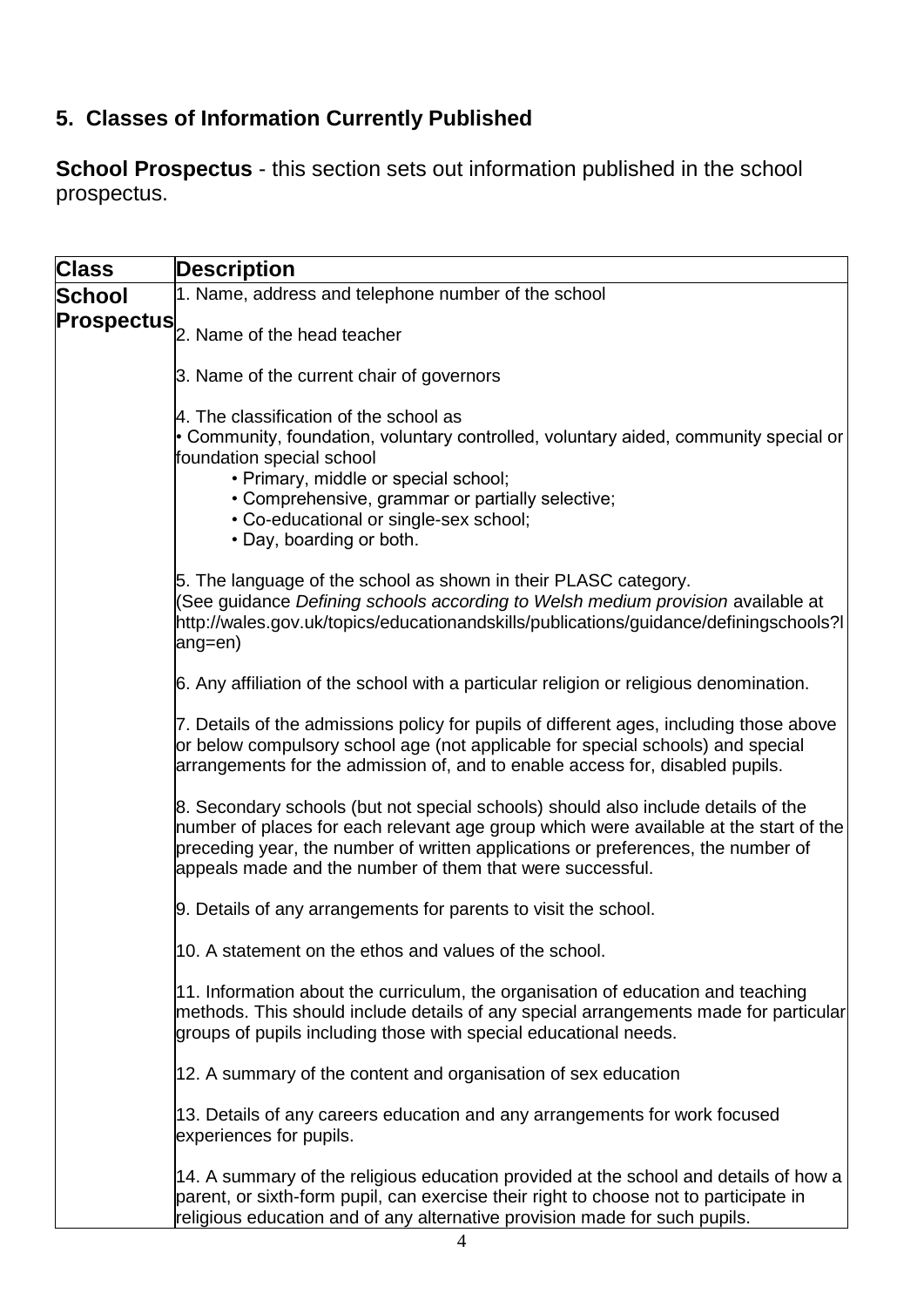15. A summary of the school policies and arrangements in relation to a. provision for children with special educational needs. b. supporting and promoting the education achievement of looked after children. c. charging for optional extras and details of the policies in relation to circumstances where these charges will be waived. d. equal opportunities 16. Details of the member of staff designated as having responsibility for promoting the educational achievement of looked after children. 17. Information about any determination made in relation to the character of collective worship in the school. 18. A summary of the sporting aims of the schools and details of arrangements for pupils to participate in sport and extra-curricular spots activities. 19. Details of the term dates and session times for the school for the year to which pupils are being invited to apply for admission. 20. The arrangements made to ensure the security of pupils, staff and the school premises. 21. A summary of the key features of the home-school agreement. 22. A brief statement about the use of the Welsh language in the school, to ensure that parents and prospective parents can gain a full understanding of the linguistic character of the school. This should include a. use of Welsh as a language of instruction in different key stages, different subjects and - if appropriate - the availability of alternative instruction in English; b. details about the use of Welsh as a usual language of communication at the school outside of formal instruction; c. any restriction to the ability to choose the language of instruction; d. arrangements at the school for facilitating continuity for pupils instructed through the medium of Welsh whilst registered at the school or when transferring from primary to secondary school; and, e. details of any exception from the National Curriculum in Welsh as long as inclusion of this information does not identify an individual pupil affected. 23. The most recent school comparative report(s) of performance in end of key stage teacher assessments (DEWi contextual reports) and, for schools with pupils following key stage 4 study programmes, the most recent Summary of Secondary School Performance (SSSP). 24. Secondary schools should include details of the proportion of pupils aged 15 or 16 at the start of the previous academic year who a. continued in full-time education, training or work based learning b. went on to employment c. are known to have neither continued in education nor gained employment, or d. whose destination is unknown. 25. Details of the most recent annual attendance and absence figures for the school.

26. A statement of how a complaint can be made.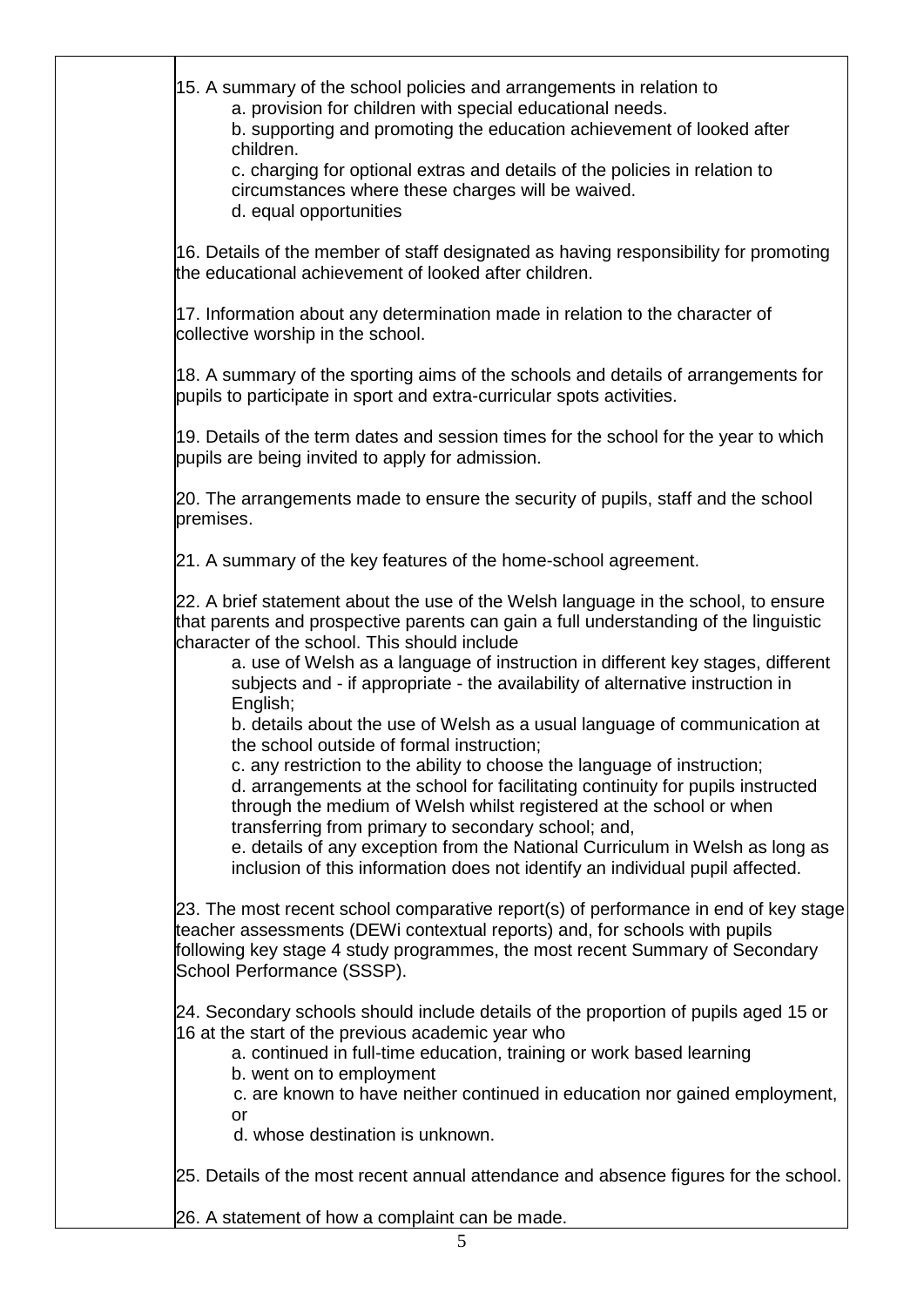# **Governors' Annual Report and other information relating to the governing**

**body** - this section sets out information published in the Governors Annual Report and in other Governing Body documents.

| <b>Class</b>                                        | <b>Description</b>                                                                                                                                                                                                                                                                                                                                                             |
|-----------------------------------------------------|--------------------------------------------------------------------------------------------------------------------------------------------------------------------------------------------------------------------------------------------------------------------------------------------------------------------------------------------------------------------------------|
| <b>Governors'</b><br><b>Annual</b><br><b>Report</b> | Details of the arrangements for the next annual parents' meeting to include time,<br>place, purpose and agenda, and a report on any consideration made in relation to any<br>resolutions passed at the previous annual meeting.                                                                                                                                                |
|                                                     | Details about the members of the governing body and the clerk to include<br>$\cdot$ name,<br>• category of governor<br>• if they are an ex-officio governor<br>• if they are not an ex-officio governor the date on which their term of office comes to<br>an end<br>$\cdot$ if an appointed governor, who appointed them<br>• the name and address of the chair and the clerk |
|                                                     | Information, if available, about the arrangements for the next election of parent<br>governors.                                                                                                                                                                                                                                                                                |
|                                                     | A financial statement, to include<br>• The section 52 statement provided by the local authority;<br>• A summary of how the school's budget was used;<br>• Details of any gifts and their use<br>• Details of the total amounts paid for travel and subsistence to members of the<br>governing body.                                                                            |
|                                                     | The most recent school comparative report(s) of performance in end of key stage<br>teacher assessments (DEWi contextual reports) and, for schools with pupils following<br>key stage 4 study programmes, the most recent Summary of Secondary School<br>Performance (SSSP).                                                                                                    |
|                                                     | The most recent annual attendance and absence figures for the school.                                                                                                                                                                                                                                                                                                          |
|                                                     | Details of the steps taken to develop and strengthen the school's links with the<br>community including with the police.                                                                                                                                                                                                                                                       |
|                                                     | The most recent targets for improvement and for reducing absences agreed by the<br>governing body with the local authority.                                                                                                                                                                                                                                                    |
|                                                     | Details of arrangements for pupils to participate in sport and extra-curricular sports<br>activities.                                                                                                                                                                                                                                                                          |
|                                                     | A summary of any review undertaken and any action taken as a result and details of<br>any policy or strategy adopted by the governing body.                                                                                                                                                                                                                                    |
|                                                     | Details of the term dates and session times for the school for the year for which pupils<br>are being invited to apply for admission.                                                                                                                                                                                                                                          |
|                                                     | Information about any changes to information in the school prospectus.                                                                                                                                                                                                                                                                                                         |
|                                                     | Information about the curriculum, the organisation of education and teaching<br>methods. This should include details of any special arrangements made for particular<br>groups of pupils including those with special educational needs.                                                                                                                                       |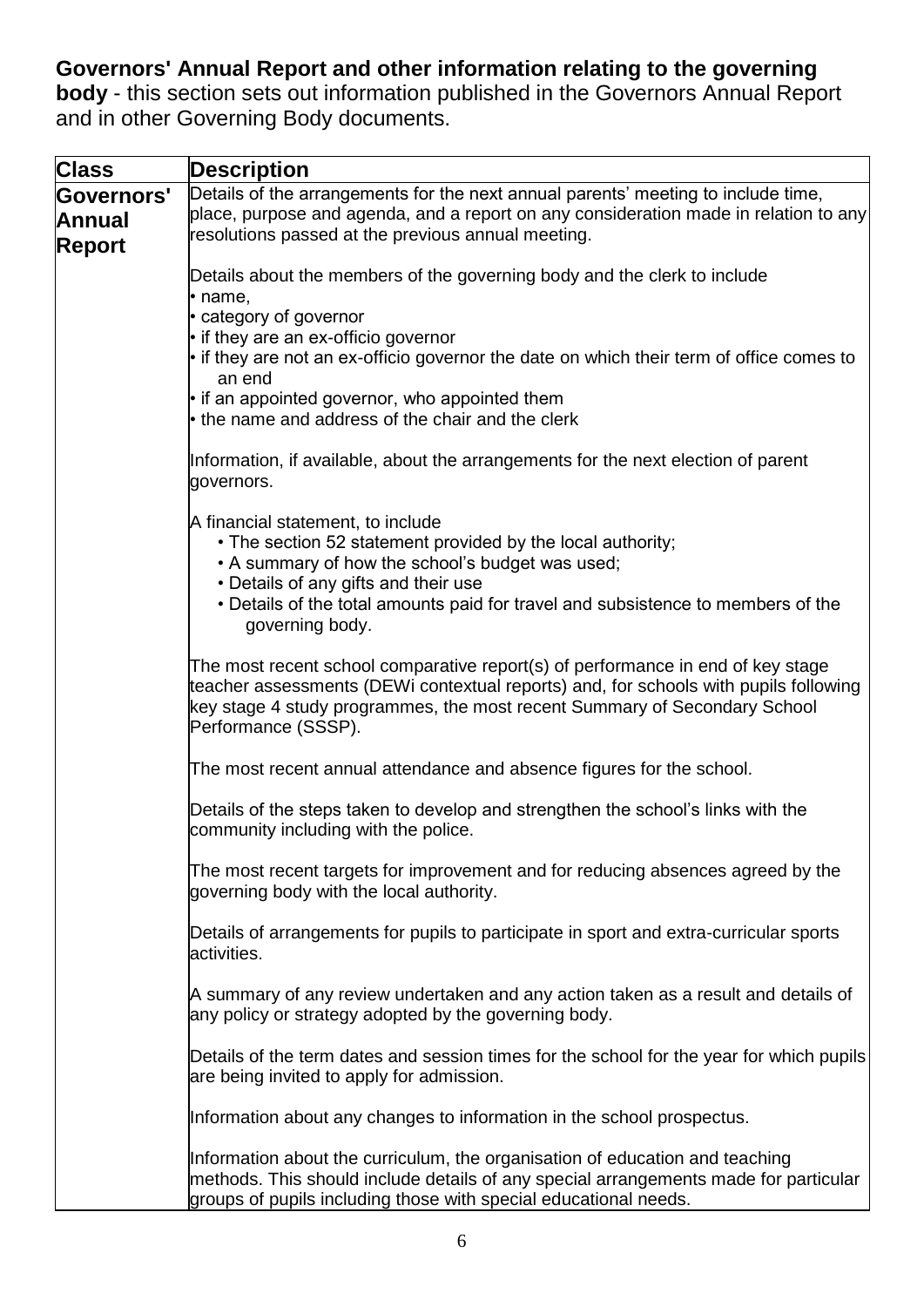|                                                                     | The language of the school as shown in their PLASC category. See the guidance<br>Defining schools according to Welsh medium provision available at<br>http://wales.gov.uk/topics/educationandskills/publications/guidance/definingschools?la<br>ng=en                                                                                                                                                                                                                                                                                                                                                                                                                                                                                                                                                                                                                                                   |
|---------------------------------------------------------------------|---------------------------------------------------------------------------------------------------------------------------------------------------------------------------------------------------------------------------------------------------------------------------------------------------------------------------------------------------------------------------------------------------------------------------------------------------------------------------------------------------------------------------------------------------------------------------------------------------------------------------------------------------------------------------------------------------------------------------------------------------------------------------------------------------------------------------------------------------------------------------------------------------------|
|                                                                     | A brief statement about the use of the Welsh language in the school, to ensure that<br>parents and prospective parents can gain a full understanding of the linguistic<br>character of the school. This should include<br>a. use of Welsh as a language of instruction in different key stages, different<br>subjects and if appropriate the availability of alternative instruction in English,<br>b. details about the use of Welsh as a usual language of communication at the<br>school outside of formal instruction;<br>c. any restriction to the ability to choose the language of instruction;<br>d. arrangements at the school for facilitating continuity for pupils instructed<br>through the medium of Welsh whilst registered at the school or when<br>transferring from primary to secondary school; and,<br>e. details of any exception from the National Curriculum in Welsh as long as |
|                                                                     | inclusion of this information does not identify an individual pupil affected.<br>A brief statement about the provision of toilet facilities for pupils and the arrangements<br>made to ensure their cleanliness.                                                                                                                                                                                                                                                                                                                                                                                                                                                                                                                                                                                                                                                                                        |
| <b>Instrument</b><br>Of<br>Government                               | The name of the school.<br>The category of the school.<br>The name of the governing body.<br>The manner in which the governing body is constituted.<br>The name of any person entitled to appoint any category of governor.<br>Details of any trust.<br>If the school has a religious character, a description of the ethos of the school.<br>The date the instrument takes effect.                                                                                                                                                                                                                                                                                                                                                                                                                                                                                                                     |
| Minutes of<br>meeting of<br>the<br>Governing<br><b>Body and its</b> | Minutes from governors board and committee meetings                                                                                                                                                                                                                                                                                                                                                                                                                                                                                                                                                                                                                                                                                                                                                                                                                                                     |
| committees                                                          |                                                                                                                                                                                                                                                                                                                                                                                                                                                                                                                                                                                                                                                                                                                                                                                                                                                                                                         |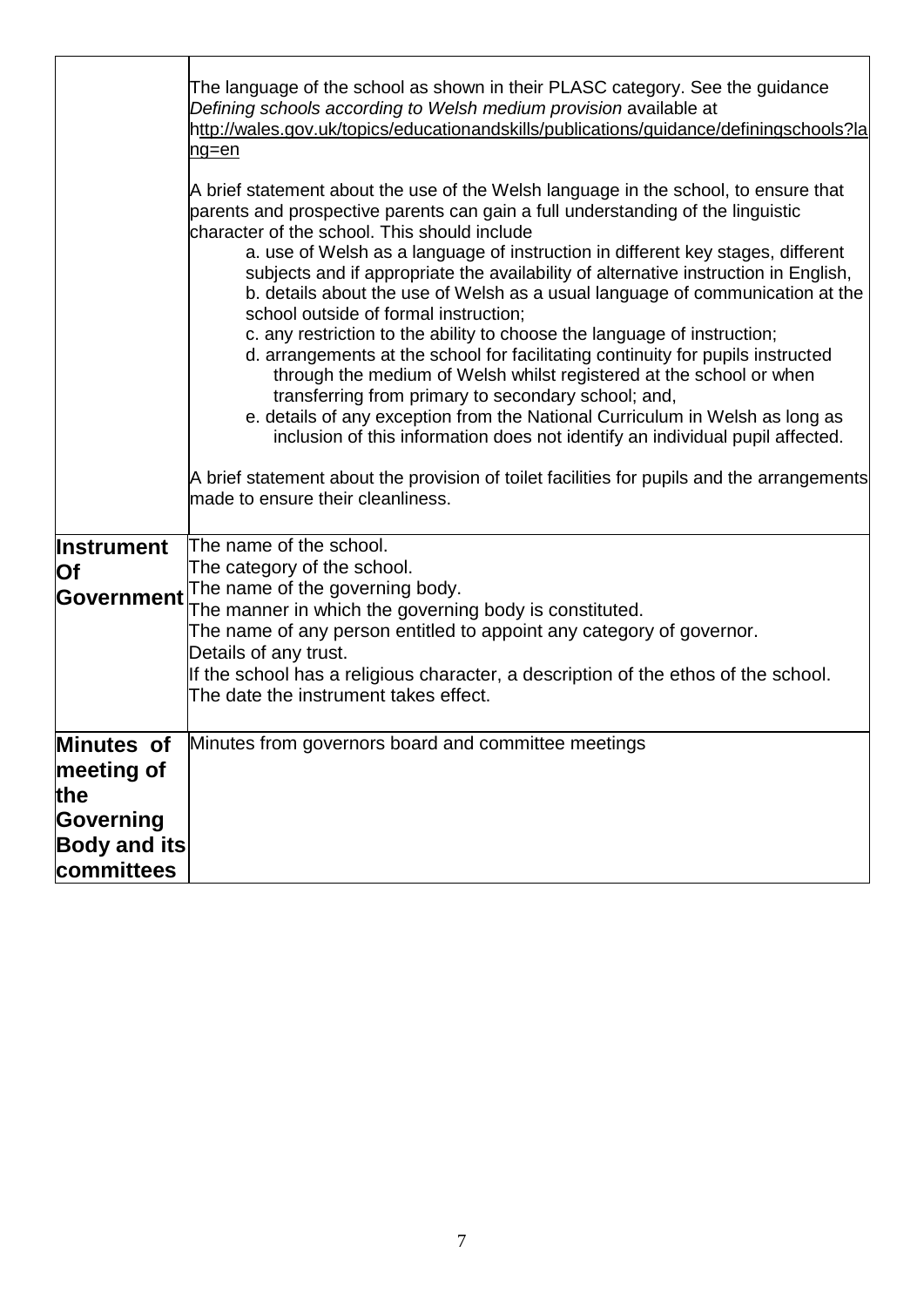**Pupils & Curriculum Policies** - this section gives access to information about policies that relate to pupils and the school curriculum.

| <b>Class</b>      | <b>Description</b>                                                  |
|-------------------|---------------------------------------------------------------------|
| Home -            | Written statement of the school's aims and values, the school's     |
| <b>school</b>     | responsibilities, the parental responsibilities and the school's    |
| agreement         | expectations of its pupils for example homework arrangements.       |
| <b>Curriculum</b> | Statement on following the policy for national curriculum subjects, |
| <b>Policy</b>     | including any syllabus followed by pupils at the school.            |
| <b>Sex</b>        | Written statement of policy with regard to sex education.           |
| <b>Education</b>  |                                                                     |
| <b>Policy</b>     |                                                                     |
| <b>Collective</b> | Statement of arrangements for the required daily act of collective  |
| <b>Worship</b>    | worship.                                                            |
| Pupil             | Written statement of general principles on behaviour and discipline |
| <b>Discipline</b> | including any anti bullying policy as appropriate.                  |
|                   |                                                                     |

**School Policies** - This section gives access to information about policies that relate to the school in general.

| <b>Class</b>            | <b>Description</b>                                                                   |
|-------------------------|--------------------------------------------------------------------------------------|
|                         | <b>Reports of Estyn</b> Report of an inspection of the school and the summary of the |
| <b>School</b>           | report.                                                                              |
| <b>Inspections</b>      |                                                                                      |
| under Sections          |                                                                                      |
| 10 and 50 of the        |                                                                                      |
| <b>School</b>           |                                                                                      |
| <b>Inspections Act</b>  |                                                                                      |
| 2010                    |                                                                                      |
| <b>Post Inspection</b>  | A plan setting out the actions required following an Estyn                           |
| action plan             | inspection.                                                                          |
| <b>Charging and</b>     | A statement of the school's policy with respect to charges and                       |
| remissions              | remissions for any optional extra or board and lodging of which                      |
| policies                | charges are permitted, for example music tuition, trips.                             |
| <b>School session</b>   | Details of school session and dates of school terms and                              |
| times                   | holidays.                                                                            |
| Special                 | Information about the school's policy on providing for pupils                        |
|                         | <b>Education Needs</b> with special educational needs.                               |
| <b>Accessibility</b>    | Written plan of improvements to access for pupils with                               |
| <b>Plans</b>            | disabilities                                                                         |
| <b>Health and</b>       | Written statement of general policy with respect to health and                       |
| <b>Safety Policy</b>    | safety at work of employees (and others) and the organisation                        |
|                         | and arrangements for carrying out the policy.                                        |
| <b>Child Protection</b> | Statement of general principles on Child Protection                                  |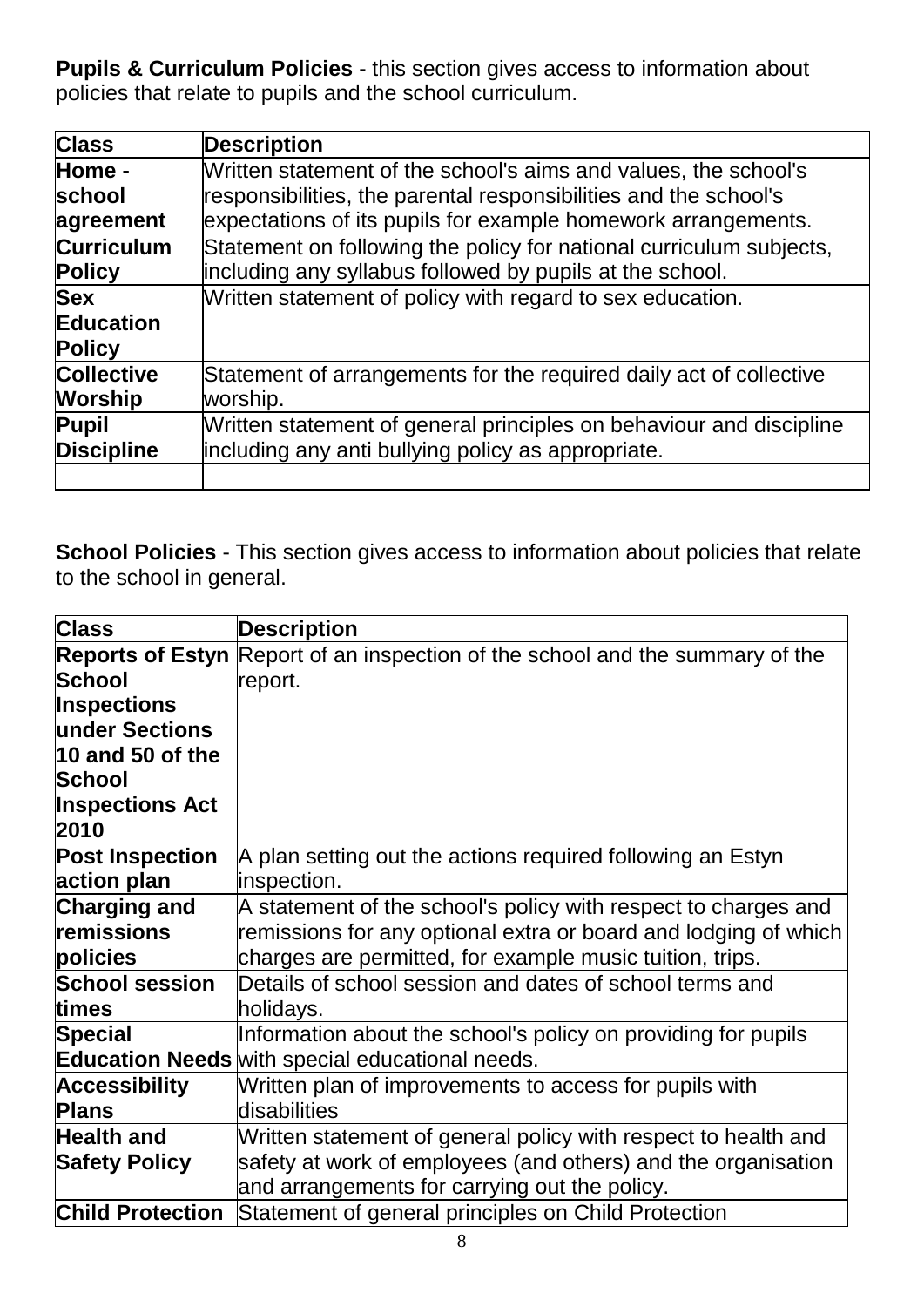| <b>Policy</b>                                               | arrangements                                                                                                                                     |
|-------------------------------------------------------------|--------------------------------------------------------------------------------------------------------------------------------------------------|
| <b>Complaints</b><br>procedure                              | Statement of procedures for dealing with complaints.                                                                                             |
| <b>Staff Appraisal</b>                                      | Statement of procedures adopted by the governing body<br>relating to staff appraisal.                                                            |
| <b>Staff Conduct,</b><br><b>Discipline and</b><br>Grievance | Statement of procedure for regulating conduct and discipline of<br>school staff and procedures by which staff may seek redress<br>for grievance. |

## **6. Feedback and Complaints**

We welcome any comments or suggestions you may have about the scheme. If you want to make any comments about this publication scheme or if you require further assistance or need to make a complaint then initially this should be addressed to *Mrs C Hoffrock, St.David's C/W Primary School, Colwinston, Vale of Glamorgan, CF71 7NL.*

If you are not satisfied with the assistance that you get or if we have not been able to resolve your complaint and you feel that a formal complaint needs to be made then this should be addressed to the Information Commissioner's Office. This is the organisation that ensures compliance with the Freedom of Information Act 2000 and that deals with formal complaints. They can be contacted at:

### *Information Commissioner, Wycliffe House, Water Lane, Wilmslow, Cheshire, SK9 5AF*

*or*

### **Enquiry/Information Line: 01625 545 745 E-mail: publications@ic-foi.demon.co.uk**

 $11$  Some information might be confidential or otherwise exempt from the publication by law - we cannot therefore publish this

**April 2011**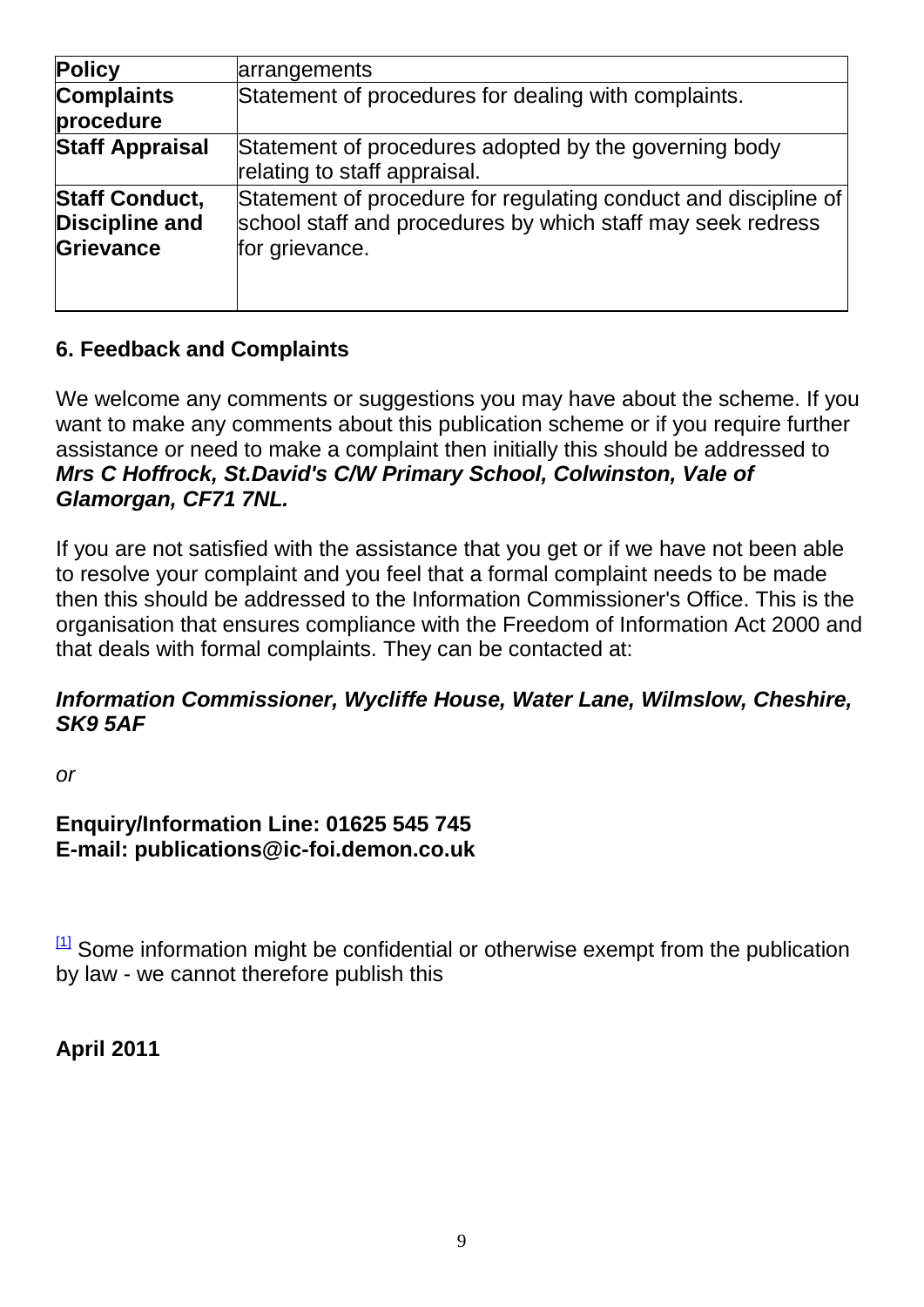#### **Privacy Notice: What the School, Local Authority and Welsh Assembly Government does with information it holds on Pupils**

#### *Subject*

To meet the requirements of the Data Protection Act 1998, schools are required to issue a Privacy Notice to pupils and/or parents summarising the information held on record about pupils, why it is held, and the third parties to whom it may be passed.

This Privacy Notice provides information about the collection and processing of pupils' personal and performance information by the Welsh Assembly Government, **Vale of Glamorgan** Local Authority (LA) and **St David's Church in Wales** School.

#### *The collection of personal information*

The school collects information about pupils and their parents or legal guardians when they enrol at the school. The schools also collect information at other key times during the school year. Information is also received from other schools when pupils transfer.

The **School** processes the information it collects to administer the education it provides to pupils. For example:

- the provision of educational services to individuals;
- monitoring and reporting on pupils' educational progress;
- the provision of welfare, pastoral care and health services;
- the giving of support and guidance to pupils, their parents and legal guardians;
- the organisation of educational events and trips;
- planning and management of the school.

#### *Welsh Assembly Government (WAG) & Local Authority (LA)*

The Welsh Assembly Government receives information on pupils normally as part of what is called the Pupil Level Annual Schools Census (PLASC). The Welsh Assembly Government uses this personal information for research (carried out in such a way that ensures individual pupils cannot be identified) and for statistical purposes, to inform, influence and improve education policy and to monitor the performance of the education service as a whole. Examples of the sort of statistics produced can be viewed at [www.wales.gov.uk/statistics](http://www.wales.gov.uk/statistics)

The LA also uses the personal information collected via PLASC to do research. It uses the results of this research to make decisions on policy and the funding of schools, to calculate the performance of schools and help them to set targets. The research is carried out in such a way that ensures individual pupils cannot be identified.

In addition WAG and LAs receive information regarding National Curriculum assessment and Public Examination results and attendance data at pupil level..

#### *Personal information held*

The sort of personal information that will be held includes;

- personal details such as name, address, date of birth, pupil identifiers and contact details for parents and guardians;
- information on performance in internal and national assessments and examinations;
- information on the ethnic origin and national identity of pupils (this is used only to prepare summary statistical analyses);
- details about pupils' immigration status (this is used only to prepare summary statistical analyses);
- medical information needed to keep pupils safe while in the care of the school;
- information on attendance and any disciplinary action taken;
- information about the involvement of social services with individual pupils where this is needed for the care of the pupil.

#### *Organisations who may share personal information*

Information held by the School, LA and the Welsh Assembly Government on pupils, their parents or legal guardians may also be shared with other organisations when the law allows, for example with;

- other education and training bodies, including schools, when pupils are applying for courses, training, school transfer or seeking guidance on opportunities;
- bodies doing research for the Welsh Assembly Government, LA and schools, so long as steps are taken to keep the information secure;